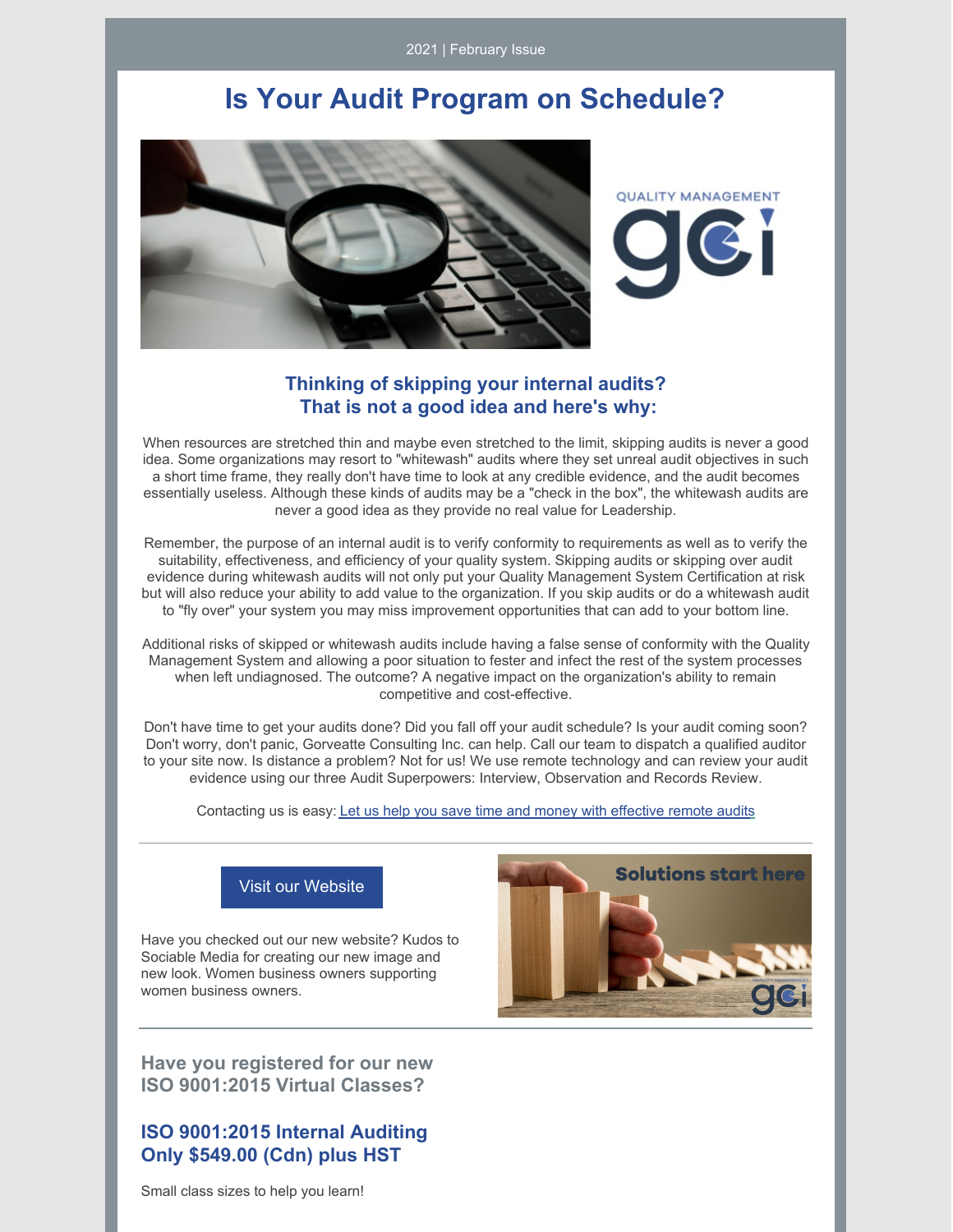#### New! March 23-24, (9am-5pm AST)

Demystify the ISO 9001:2015 Standard and learn practical internal auditing skills through case studies, break-out discussions, and more.

- The 2-Day class offers all of the value of an on-site course from the comfort of your work or home.
- A certificate of attendance will be issued upon completion.
- Space is limited for this virtual session
- Discounts are offered for multiple participants from the same organization
- Easy to use remote technology to make learning interactive and fun.

# **Upcoming Courses**

#### Link to 2-Day Internal Audit [Training](https://www.gorveatteconsulting.com/uploads/7/5/4/9/7549794/neat_business_offer_flyer__1_.pdf) Flyer

Also, check out our new Training Videos[here](https://www.gorveatteconsulting.com/training.html)



#### Did You Know?

We now have a form on our web site so you can simply register for classes by email. Remember, we also take credit card payments for course registration, and participant substitutions are allowed at any time prior to the start of the class. So what are you waiting for? Register now: Training Page for Gorveatte [Consulting](https://www.gorveatteconsulting.com/training.html) Inc.

# **True: Internal quality auditors are looking for conformity and improvement**

Internal Quality Auditors aren't "bean counters" we see once a year. In fact, a well-documented audit program should have multiple auditors auditing multiple processes frequently to encourage top of mind awareness and to act as a voice for the quality management system. Auditors look at the evidence and compare it to the requirements in an objective, non-biased way. Auditors bring value to the organization by identifying areas of improvement and positive points of the quality system. So don't be afraid, let them in, talk to them, you will be so glad you did.

# **Auditing Myth** (True or False)

# **Want to learn more about the skills required to be an Internal Quality Auditor?**

Susan Gorveatte, President of Gorveatte Consulting Inc. recently presented a one-hour webinar with the American Society for Quality, "Audit Like A Leader" to an audience of almost 500 participants where she reviewed the soft skills required to be a successful auditor. A copy of the slides is available, all you have to do is ask.